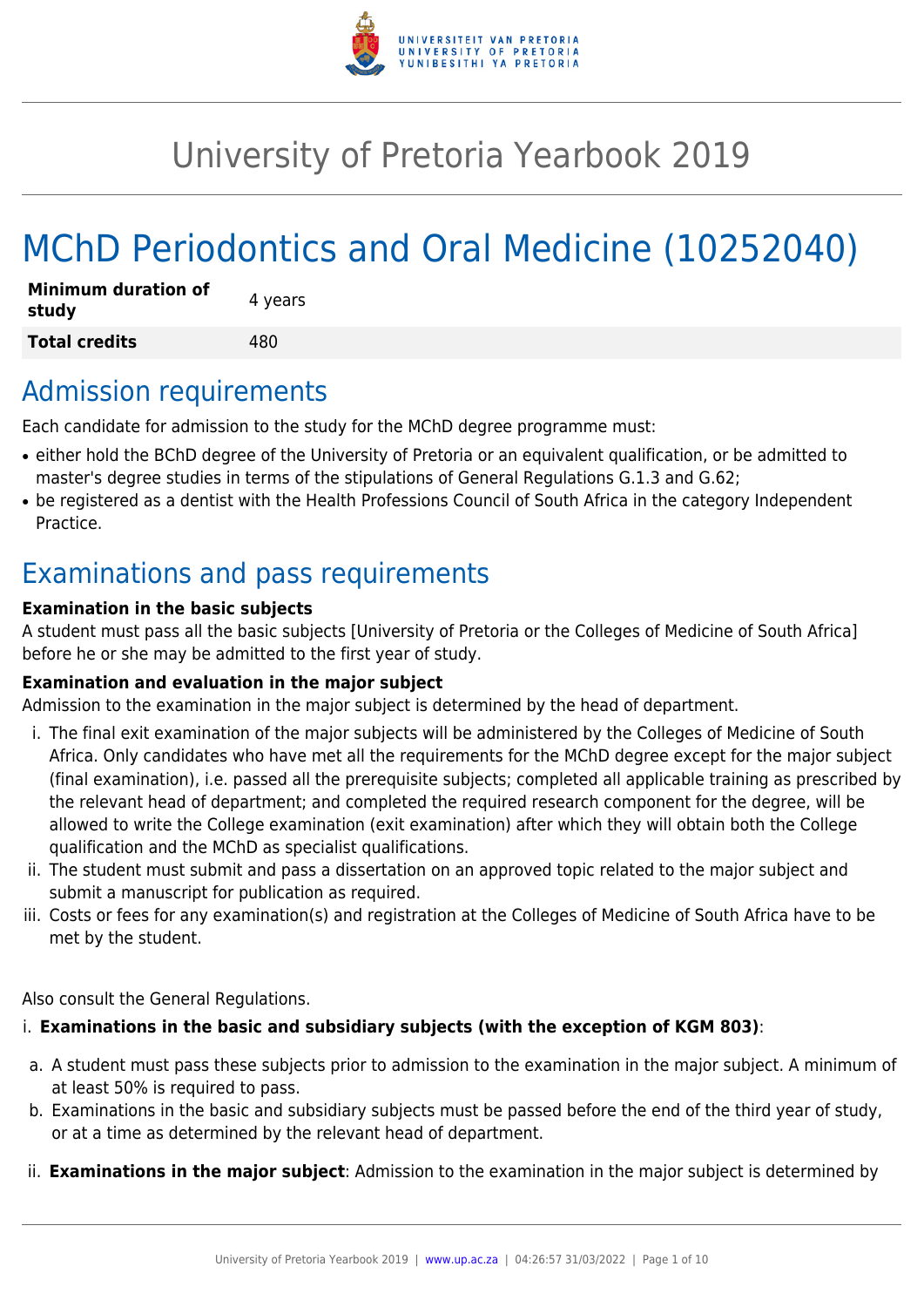

the relevant head of department.

iii. If a student fails one or more of the basic subjects, subsidiary subjects or the major subject, the relevant head of department may recommend to the examination moderating meeting, that he or she be admitted to a supplementary examination. A student who has been admitted to a second examination in a basic subject must write the examination during the next examination period. Second examinations in the major subject may only take place after a minimum period of six months has elapsed since the examination in which the student failed.

#### **NB**:

- a. In view of the fact that a postgraduate student may repeat an examination in any subject only once, a student who fails a second examination will have to discontinue the programme. In this event, a student who has been holding a registrarship, will have to vacate the position as soon as possible after one calendar month's notice to the University of Pretoria and/or other recognised training institution, where applicable.
- b. If a student is admitted to a second examination in the major subject, the relevant head of department will determine whether he/she has to vacate the registrarship at the end of the training period, or immediately after the second examination.
- iv. **Subminimum**: In order to pass in the major subject a student must obtain a subminimum of 50% in all the sections of the examination, with a final mark of at least 50%.
- v. The stipulations of the General Regulations are applicable with regard to attendance courses.
- vi. In addition to the stipulations already mentioned, a dissertation on a topic related to the major subject must also be submitted. In order to pass in the final examination, a pass mark must also be obtained for the dissertation.

### Exemption

Exemption may be granted by the Dean, on the recommendation of the relevant head of department by virtue of comparable training and/or experience in terms of the requirements of School Regulations, with the proviso that exemption from the examination and evaluation in the major subject may not be granted.

**Please note**: The regulations of the Health Professions Council of South Africa, as published in the Government Gazette No. 4631 of 11 January 1991 – Notice No. R.40 (as amended), will be used as a criterion in determining the period of exemption.

### Pass with distinction

A student who obtains a final mark of at least 75% (with the first attempt) in the major subject qualifies to obtain the degree with distinction.

An MChD student, who has obtained at least 75% with the first attempt in both his major subject and the dissertation, will receive the degree with distinction.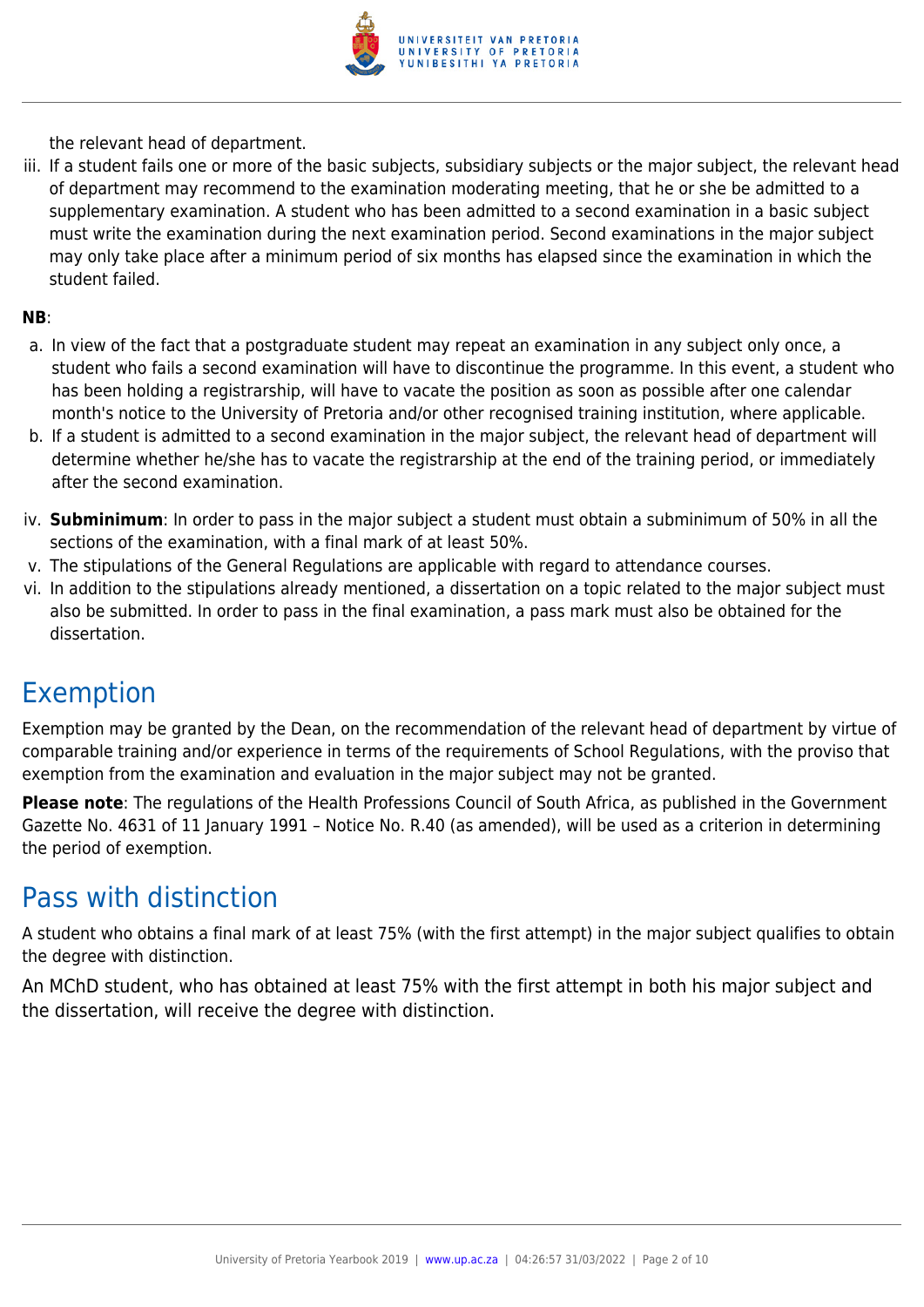

# Curriculum: Year 1

**Minimum credits: 300**

#### **Core modules**

#### **Anatomy 873 (ANA 873)**

| <b>Module credits</b>         | 36.00                          |
|-------------------------------|--------------------------------|
| <b>Prerequisites</b>          | No prerequisites.              |
| Language of tuition           | Module is presented in English |
| <b>Department</b>             | Anatomy                        |
| <b>Period of presentation</b> | Year                           |

#### **General pathology 808 (APA 808)**

| <b>Module credits</b>         | 24.00                          |
|-------------------------------|--------------------------------|
| <b>Prerequisites</b>          | No prerequisites.              |
| Language of tuition           | Module is presented in English |
| <b>Department</b>             | Anatomical Pathology           |
| <b>Period of presentation</b> | Year                           |

#### **Ethics and human rights 800 (EHR 800)**

| <b>Module credits</b>         | 0.00                           |
|-------------------------------|--------------------------------|
| <b>Prerequisites</b>          | No prerequisites.              |
| Language of tuition           | Module is presented in English |
| <b>Department</b>             | <b>School of Dentistry</b>     |
| <b>Period of presentation</b> | Year                           |

#### **Pharmacology 870 (FAR 870)**

| <b>Module credits</b>         | 24.00                          |
|-------------------------------|--------------------------------|
| <b>Prerequisites</b>          | No prerequisites.              |
| <b>Language of tuition</b>    | Module is presented in English |
| <b>Department</b>             | Pharmacology                   |
| <b>Period of presentation</b> | Year                           |

#### **Physiology 806 (FSG 806)**

| <b>Module credits</b> | 36.00                          |
|-----------------------|--------------------------------|
| <b>Prerequisites</b>  | No prerequisites.              |
| Language of tuition   | Module is presented in English |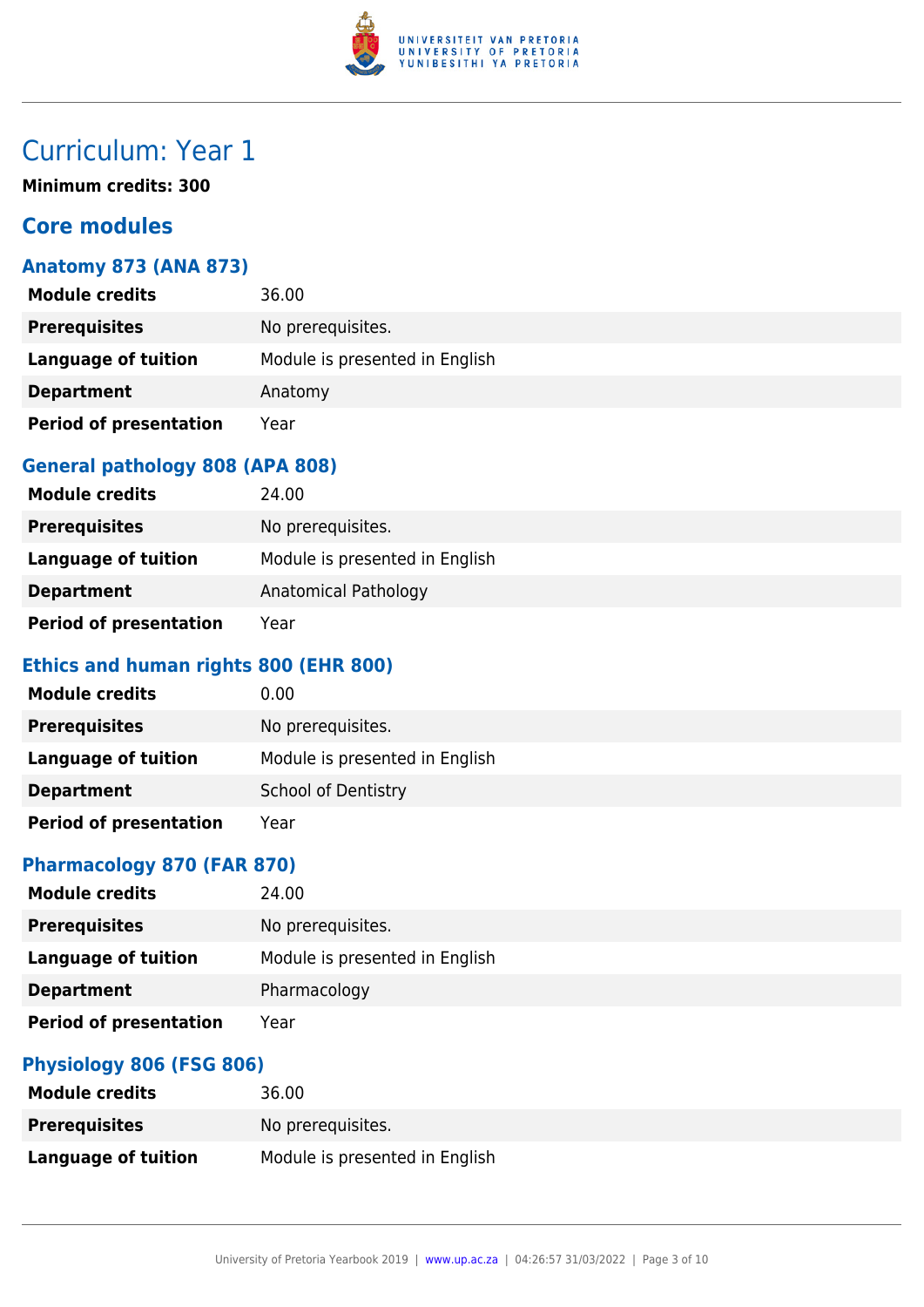

| <b>Department</b>             | Physiology                      |
|-------------------------------|---------------------------------|
| <b>Period of presentation</b> | Year                            |
| Oral biology 800 (MDB 800)    |                                 |
| <b>Module credits</b>         | 24.00                           |
| <b>Prerequisites</b>          | No prerequisites.               |
| <b>Language of tuition</b>    | Module is presented in English  |
| <b>Department</b>             | Oral Pathology and Oral Biology |
| <b>Period of presentation</b> | Year                            |
| Oral pathology 803 (MPG 803)  |                                 |
| <b>Module credits</b>         | 24.00                           |
| <b>Draranuicitac</b>          | No proroquicitos                |

| <b>Prerequisites</b>          | No prerequisites.               |
|-------------------------------|---------------------------------|
| <b>Contact time</b>           | 1 discussion class per week     |
| Language of tuition           | Module is presented in English  |
| <b>Department</b>             | Oral Pathology and Oral Biology |
| <b>Period of presentation</b> | Year                            |

#### **Orthodontics 800 (ORD 800)**

| <b>Module credits</b>         | 36.00                          |
|-------------------------------|--------------------------------|
| <b>Prerequisites</b>          | No prerequisites.              |
| <b>Contact time</b>           | 15 discussion classes          |
| <b>Language of tuition</b>    | Module is presented in English |
| <b>Department</b>             | <b>Orthodontics</b>            |
| <b>Period of presentation</b> | Year                           |

#### **Dissertation: Periodontics and oral medicine 891 (PDL 891)**

| <b>Module credits</b>         | 180.00                         |
|-------------------------------|--------------------------------|
| <b>Language of tuition</b>    | Module is presented in English |
| <b>Department</b>             | Periodontics and Oral Medicine |
| <b>Period of presentation</b> | Year                           |

#### **Periodontics and oral medicine 802 (PMG 802)**

| <b>Module credits</b> | 24.00                                                                    |
|-----------------------|--------------------------------------------------------------------------|
| <b>Prerequisites</b>  | No prerequisites.                                                        |
| <b>Contact time</b>   | 2 discussion classes per week, 1 seminar per week, 2 practicals per week |
| Language of tuition   | Module is presented in English                                           |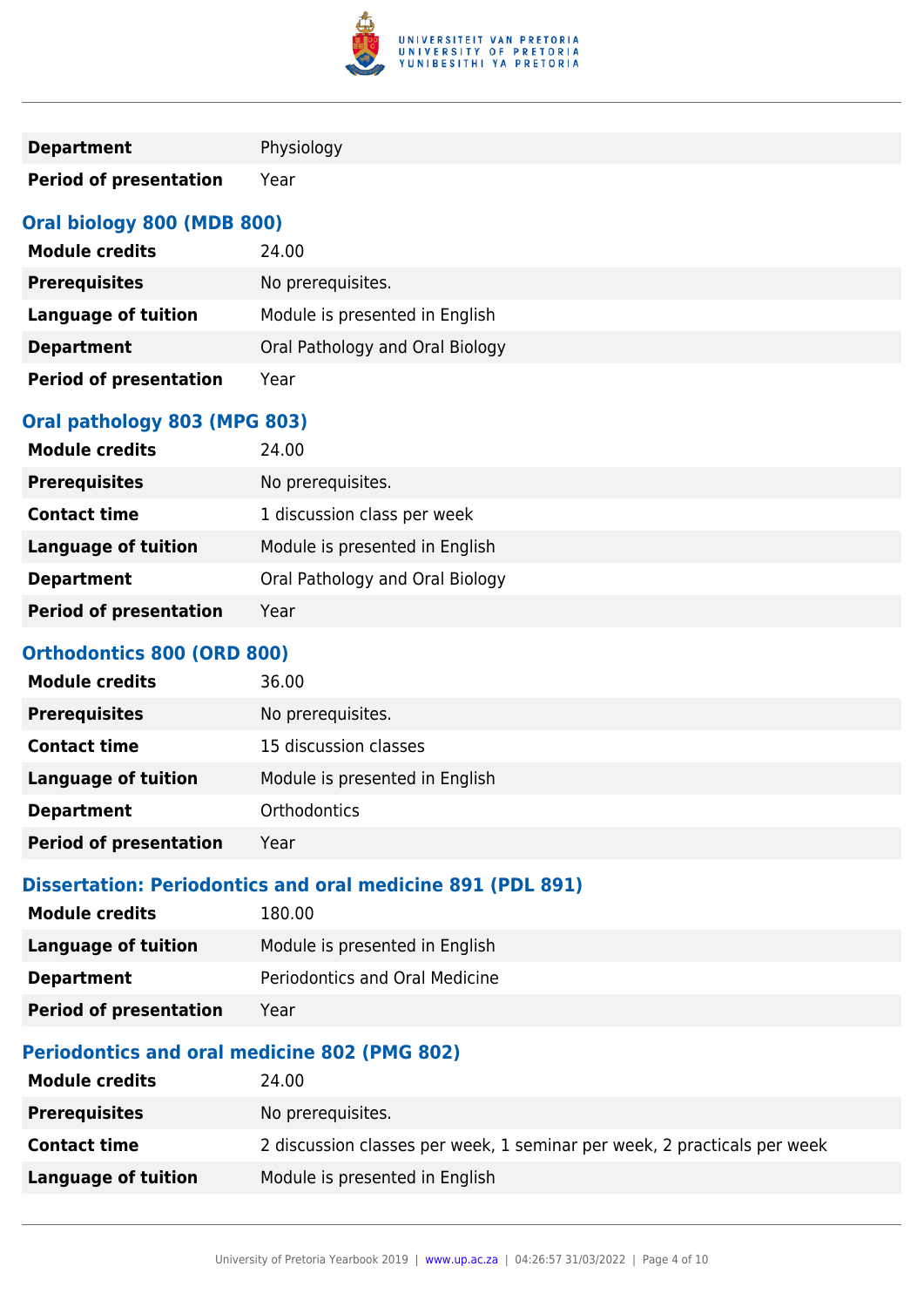

**Period of presentation** Year

#### **Prosthodontics 802 (PRD 802)**

| <b>Module credits</b>         | 24.00                          |
|-------------------------------|--------------------------------|
| <b>Prerequisites</b>          | No prerequisites.              |
| <b>Language of tuition</b>    | Module is presented in English |
| <b>Department</b>             | Prosthodontics                 |
| <b>Period of presentation</b> | Year                           |

#### **Applied research methodology 802 (TNM 802)**

| <b>Module credits</b>         | 0.00                           |
|-------------------------------|--------------------------------|
| <b>Language of tuition</b>    | Module is presented in English |
| <b>Department</b>             | Health Sciences Deans Office   |
| <b>Period of presentation</b> | Year                           |
| <b>Module content</b>         |                                |
|                               |                                |

\*Attendance module only.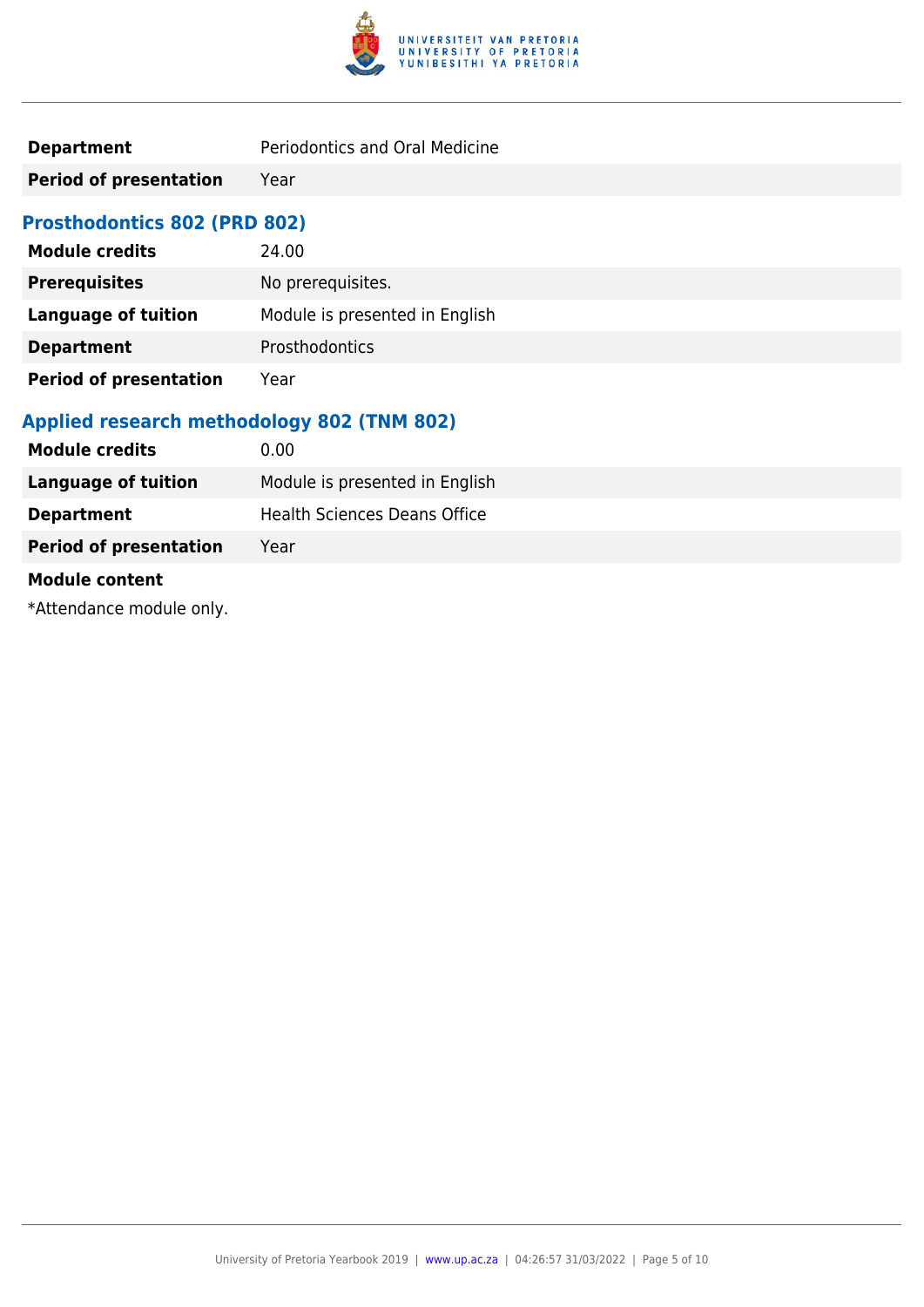

# Curriculum: Year 2

**Minimum credits: 300**

#### **Core modules**

#### **Anatomy 873 (ANA 873)**

| <b>Module credits</b>         | 36.00                          |
|-------------------------------|--------------------------------|
| <b>Prerequisites</b>          | No prerequisites.              |
| <b>Language of tuition</b>    | Module is presented in English |
| <b>Department</b>             | Anatomy                        |
| <b>Period of presentation</b> | Year                           |

#### **General pathology 808 (APA 808)**

| <b>Module credits</b>         | 24.00                          |
|-------------------------------|--------------------------------|
| <b>Prerequisites</b>          | No prerequisites.              |
| Language of tuition           | Module is presented in English |
| <b>Department</b>             | Anatomical Pathology           |
| <b>Period of presentation</b> | Year                           |

#### **Ethics and human rights 800 (EHR 800)**

| <b>Module credits</b>         | 0.00                           |
|-------------------------------|--------------------------------|
| <b>Prerequisites</b>          | No prerequisites.              |
| Language of tuition           | Module is presented in English |
| <b>Department</b>             | <b>School of Dentistry</b>     |
| <b>Period of presentation</b> | Year                           |

#### **Pharmacology 870 (FAR 870)**

| <b>Module credits</b>         | 24.00                          |
|-------------------------------|--------------------------------|
| <b>Prerequisites</b>          | No prerequisites.              |
| Language of tuition           | Module is presented in English |
| <b>Department</b>             | Pharmacology                   |
| <b>Period of presentation</b> | Year                           |

#### **Physiology 806 (FSG 806)**

| <b>Module credits</b> | 36.00                          |
|-----------------------|--------------------------------|
| <b>Prerequisites</b>  | No prerequisites.              |
| Language of tuition   | Module is presented in English |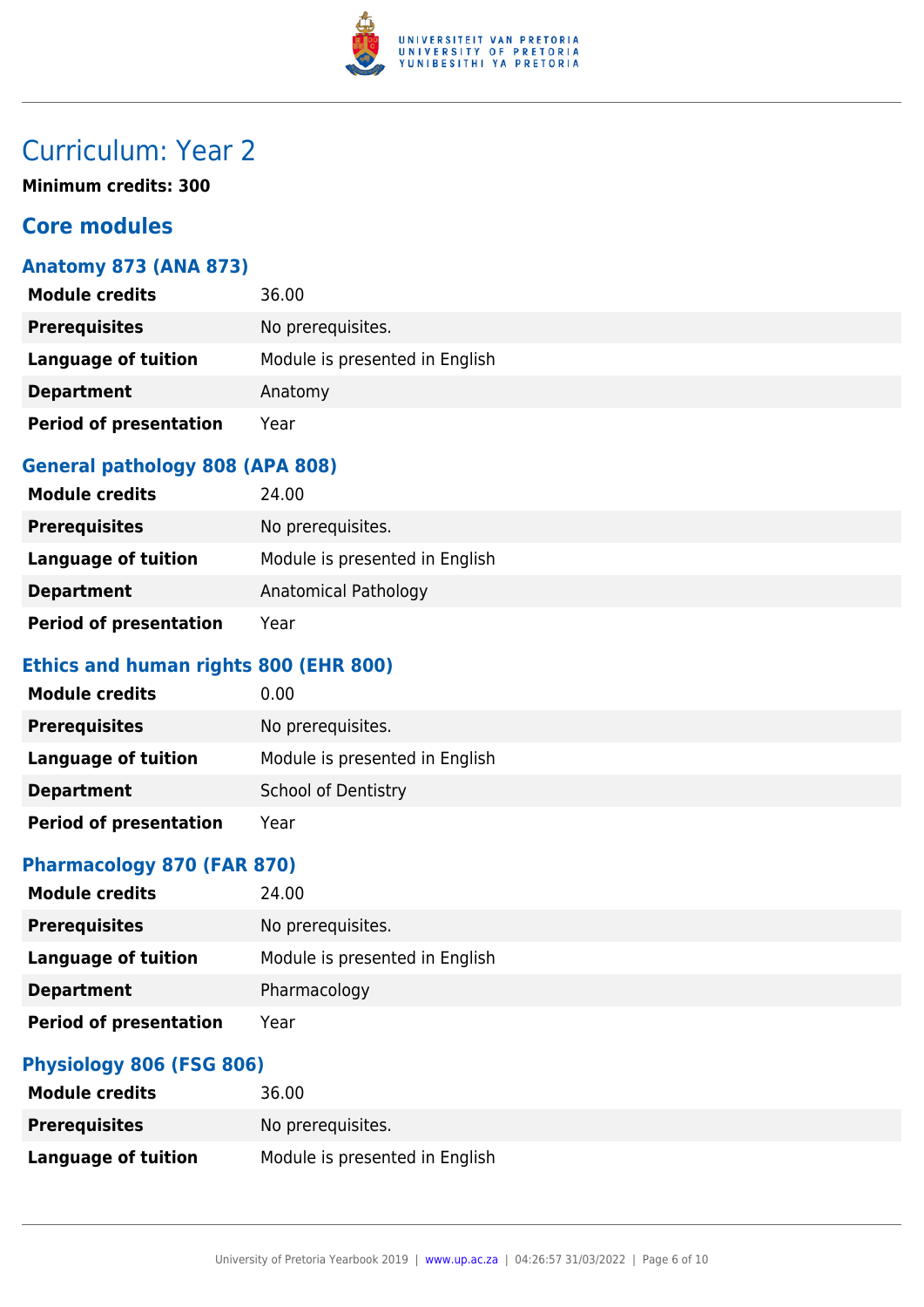

| <b>Department</b>             | Physiology                      |
|-------------------------------|---------------------------------|
| <b>Period of presentation</b> | Year                            |
| Oral biology 800 (MDB 800)    |                                 |
| <b>Module credits</b>         | 24.00                           |
| <b>Prerequisites</b>          | No prerequisites.               |
| <b>Language of tuition</b>    | Module is presented in English  |
| <b>Department</b>             | Oral Pathology and Oral Biology |
| <b>Period of presentation</b> | Year                            |
| Oral pathology 803 (MPG 803)  |                                 |
| <b>Module credits</b>         | 24.00                           |
|                               |                                 |

| <b>Prerequisites</b>          | No prerequisites.               |
|-------------------------------|---------------------------------|
| <b>Contact time</b>           | 1 discussion class per week     |
| <b>Language of tuition</b>    | Module is presented in English  |
| <b>Department</b>             | Oral Pathology and Oral Biology |
| <b>Period of presentation</b> | Year                            |

#### **Orthodontics 800 (ORD 800)**

| <b>Module credits</b>         | 36.00                          |
|-------------------------------|--------------------------------|
| <b>Prerequisites</b>          | No prerequisites.              |
| <b>Contact time</b>           | 15 discussion classes          |
| <b>Language of tuition</b>    | Module is presented in English |
| <b>Department</b>             | <b>Orthodontics</b>            |
| <b>Period of presentation</b> | Year                           |

#### **Dissertation: Periodontics and oral medicine 891 (PDL 891)**

| <b>Module credits</b>         | 180.00                         |
|-------------------------------|--------------------------------|
| <b>Language of tuition</b>    | Module is presented in English |
| <b>Department</b>             | Periodontics and Oral Medicine |
| <b>Period of presentation</b> | Year                           |

#### **Periodontics and oral medicine 802 (PMG 802)**

| <b>Module credits</b> | 24.00                                                                    |
|-----------------------|--------------------------------------------------------------------------|
| <b>Prerequisites</b>  | No prerequisites.                                                        |
| <b>Contact time</b>   | 2 discussion classes per week, 1 seminar per week, 2 practicals per week |
| Language of tuition   | Module is presented in English                                           |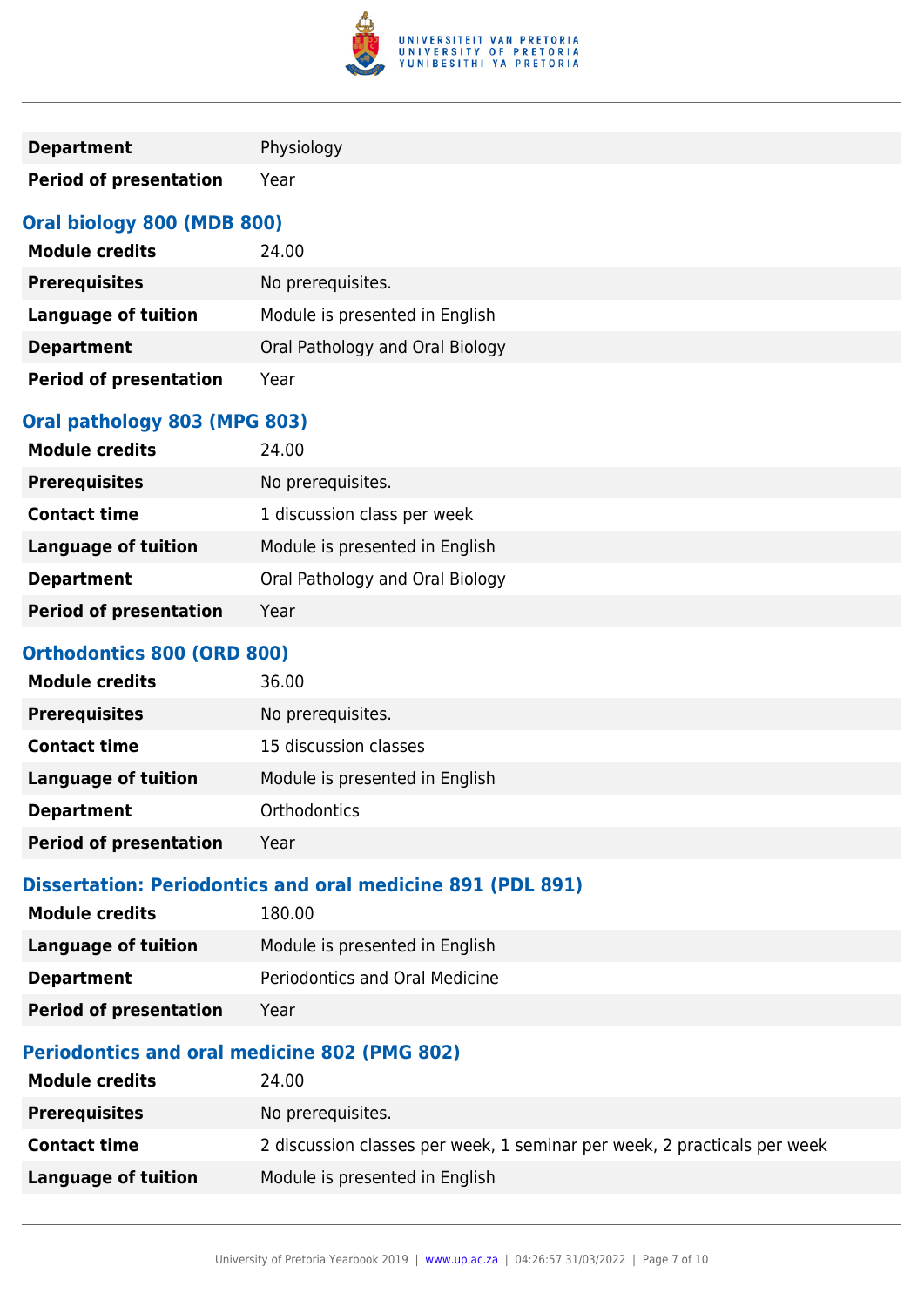

| Periodontics and Oral Medicine |
|--------------------------------|
|                                |

**Period of presentation** Year

#### **Prosthodontics 802 (PRD 802)**

| <b>Module credits</b>         | 24.00                          |
|-------------------------------|--------------------------------|
| <b>Prerequisites</b>          | No prerequisites.              |
| <b>Language of tuition</b>    | Module is presented in English |
| <b>Department</b>             | Prosthodontics                 |
| <b>Period of presentation</b> | Year                           |

#### **Applied research methodology 802 (TNM 802)**

| <b>Module credits</b>         | 0.00                           |
|-------------------------------|--------------------------------|
| <b>Language of tuition</b>    | Module is presented in English |
| <b>Department</b>             | Health Sciences Deans Office   |
| <b>Period of presentation</b> | Year                           |
| <b>Module content</b>         |                                |
|                               |                                |

\*Attendance module only.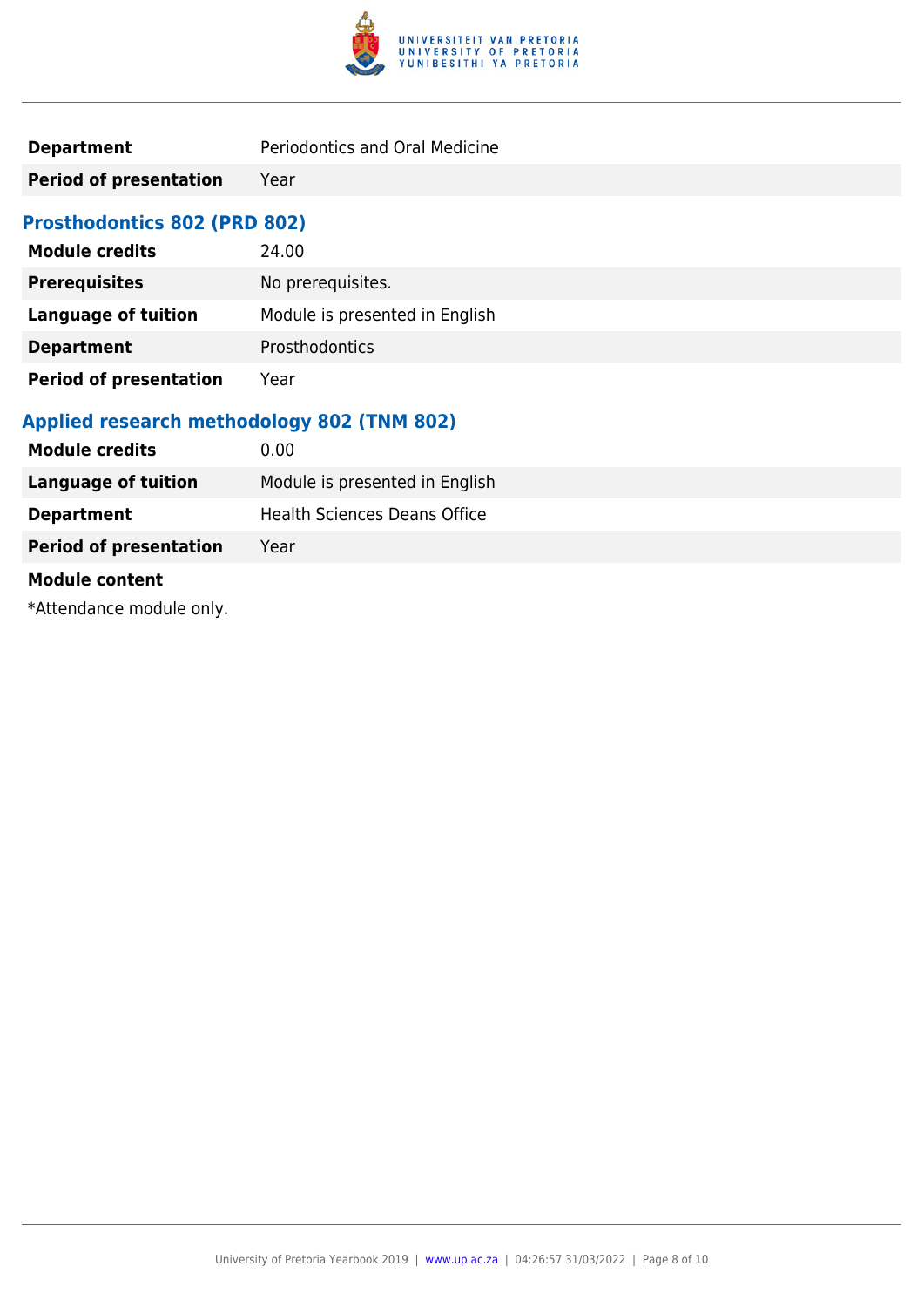

## Curriculum: Year 3

**Minimum credits: 276**

#### **Core modules**

#### **Oral pathology 803 (MPG 803)**

| <b>Module credits</b>         | 24.00                           |
|-------------------------------|---------------------------------|
| <b>Prerequisites</b>          | No prerequisites.               |
| <b>Contact time</b>           | 1 discussion class per week     |
| <b>Language of tuition</b>    | Module is presented in English  |
| <b>Department</b>             | Oral Pathology and Oral Biology |
| <b>Period of presentation</b> | Year                            |
|                               |                                 |

#### **Dissertation: Periodontics and oral medicine 891 (PDL 891)**

| <b>Module credits</b>         | 180.00                         |
|-------------------------------|--------------------------------|
| Language of tuition           | Module is presented in English |
| <b>Department</b>             | Periodontics and Oral Medicine |
| <b>Period of presentation</b> | Year                           |

#### **Periodontics and oral medicine 802 (PMG 802)**

| <b>Module credits</b>         | 24.00                                                                    |
|-------------------------------|--------------------------------------------------------------------------|
| <b>Prerequisites</b>          | No prerequisites.                                                        |
| <b>Contact time</b>           | 2 discussion classes per week, 1 seminar per week, 2 practicals per week |
| <b>Language of tuition</b>    | Module is presented in English                                           |
| <b>Department</b>             | Periodontics and Oral Medicine                                           |
| <b>Period of presentation</b> | Year                                                                     |

#### **Applied research methodology 802 (TNM 802)**

| <b>Module credits</b>         | 0.00                           |
|-------------------------------|--------------------------------|
| Language of tuition           | Module is presented in English |
| <b>Department</b>             | Health Sciences Deans Office   |
| <b>Period of presentation</b> | Year                           |
| <b>Module content</b>         |                                |

\*Attendance module only.